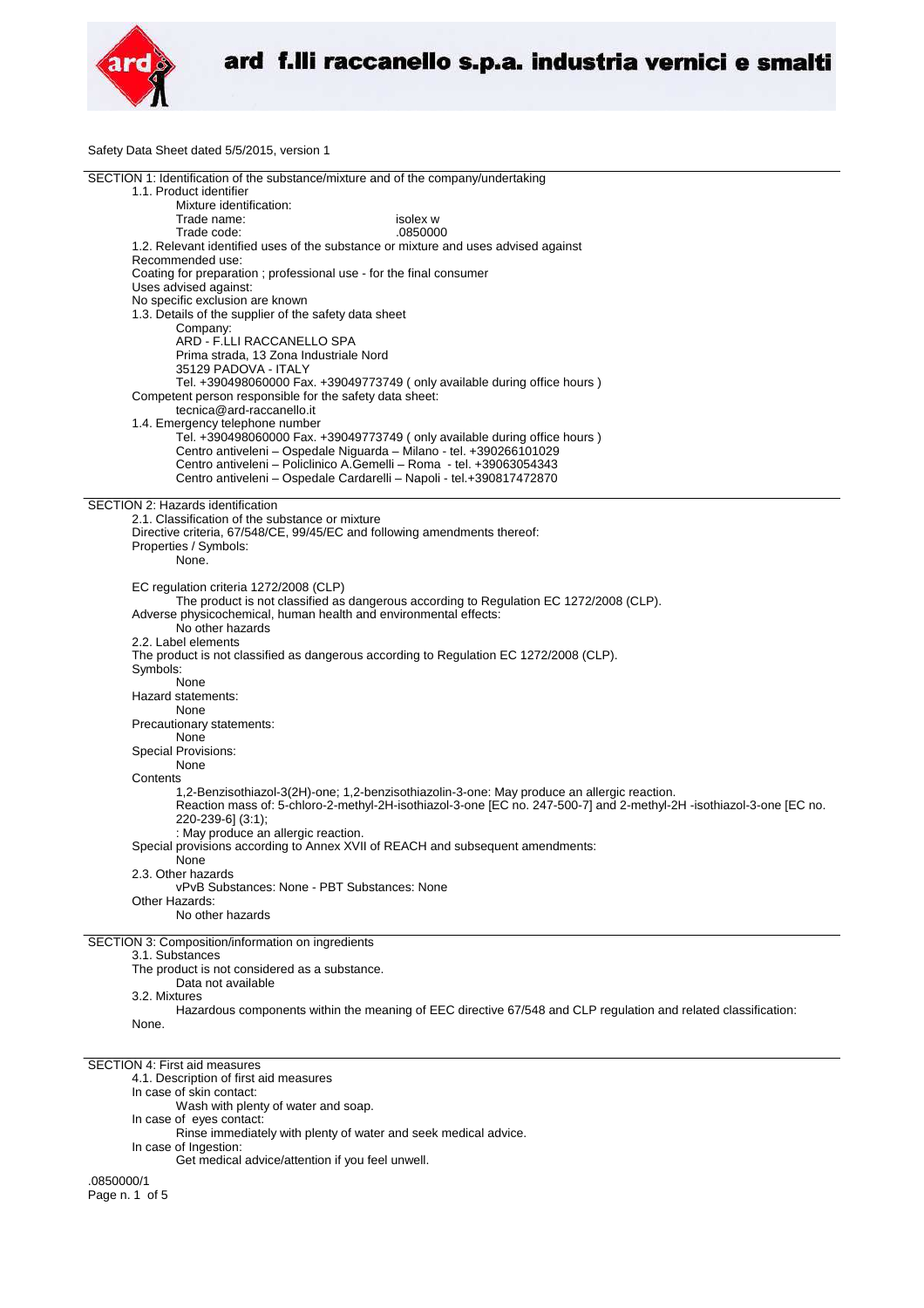| Safety Data Sheet<br>In case of Inhalation:<br>Remove casualty to fresh air and keep warm and at rest.<br>4.2. Most important symptoms and effects, both acute and delayed<br>No known symptoms to date.<br>4.3. Indication of any immediate medical attention and special treatment needed<br>Treatment: |  |  |  |
|-----------------------------------------------------------------------------------------------------------------------------------------------------------------------------------------------------------------------------------------------------------------------------------------------------------|--|--|--|
| Treat symptomatically.<br><b>SECTION 5: Firefighting measures</b><br>5.1. Extinguishing media<br>Suitable extinguishing media:                                                                                                                                                                            |  |  |  |
| Irrelevant, the product is not flammable.<br>Extinguishing media which must not be used for safety reasons:<br>None in particular.                                                                                                                                                                        |  |  |  |
| 5.2. Special hazards arising from the substance or mixture<br>May produce toxic fumes of carbon monoxide if burning.<br>Do not inhale explosion and combustion gases.                                                                                                                                     |  |  |  |
| 5.3. Advice for firefighters<br>Use suitable breathing apparatus.<br>Collect contaminated fire extinguishing water separately. This must not be discharged into drains.                                                                                                                                   |  |  |  |
| <b>SECTION 6: Accidental release measures</b>                                                                                                                                                                                                                                                             |  |  |  |
| 6.1. Personal precautions, protective equipment and emergency procedures<br>Wear personal protection equipment.<br>Remove persons to safety.                                                                                                                                                              |  |  |  |
| See protective measures under point 7 and 8.<br>6.2. Environmental precautions                                                                                                                                                                                                                            |  |  |  |
| Do not allow to enter into soil/subsoil. Do not allow to enter into surface water or drains.<br>Retain contaminated washing water and dispose it.                                                                                                                                                         |  |  |  |
| In case of gas escape or of entry into waterways, soil or drains, inform the responsible authorities.<br>6.3. Methods and material for containment and cleaning up                                                                                                                                        |  |  |  |
| Suitable material for taking up: absorbing material, organic, sand.<br>Wash with plenty of water.                                                                                                                                                                                                         |  |  |  |
| 6.4. Reference to other sections<br>See also section 8 and 13                                                                                                                                                                                                                                             |  |  |  |
| SECTION 7: Handling and storage                                                                                                                                                                                                                                                                           |  |  |  |
| 7.1. Precautions for safe handling<br>Avoid contact with skin and eyes.<br>Do not eat or drink while working.                                                                                                                                                                                             |  |  |  |
| See also section 8 for recommended protective equipment.<br>7.2. Conditions for safe storage, including any incompatibilities<br>Keep away from food, drink and feed.                                                                                                                                     |  |  |  |
| Incompatible materials:<br>None in particular.                                                                                                                                                                                                                                                            |  |  |  |
| Instructions as regards storage premises:<br>Adequately ventilated premises.                                                                                                                                                                                                                              |  |  |  |
| 7.3. Specific end use(s)<br>None in particular                                                                                                                                                                                                                                                            |  |  |  |
| SECTION 8: Exposure controls/personal protection                                                                                                                                                                                                                                                          |  |  |  |
| 8.1. Control parameters<br>Exposure limit(s):                                                                                                                                                                                                                                                             |  |  |  |
| There are not occupational exposure limits in accordance to the EU legislation<br><b>DNEL Values:</b>                                                                                                                                                                                                     |  |  |  |
| Data not available<br><b>PNEC Values:</b><br>Data not available                                                                                                                                                                                                                                           |  |  |  |
| 8.2. Exposure controls                                                                                                                                                                                                                                                                                    |  |  |  |
| Eye/ face protection:<br>Not needed for normal use. Anyway, operate according good working practices.                                                                                                                                                                                                     |  |  |  |
| Skin protection<br>a) protection for hands:<br>One-time gloves.                                                                                                                                                                                                                                           |  |  |  |
| b) other:<br>No special precaution must be adopted for normal use.                                                                                                                                                                                                                                        |  |  |  |
| Respiratory protection:<br>Not needed for normal use.                                                                                                                                                                                                                                                     |  |  |  |
| Thermal Hazards:<br>None                                                                                                                                                                                                                                                                                  |  |  |  |
| Environmental exposure controls:<br>None                                                                                                                                                                                                                                                                  |  |  |  |
| SECTION 9: Physical and chemical properties                                                                                                                                                                                                                                                               |  |  |  |
| 9.1. Information on basic physical and chemical properties<br>Appearance and colour:<br>Colorless quite trasparent dispersion<br>Odour:                                                                                                                                                                   |  |  |  |
| Characteristic: almost odorless<br>Odour threshold:<br>Data not available                                                                                                                                                                                                                                 |  |  |  |
| .0850000/1                                                                                                                                                                                                                                                                                                |  |  |  |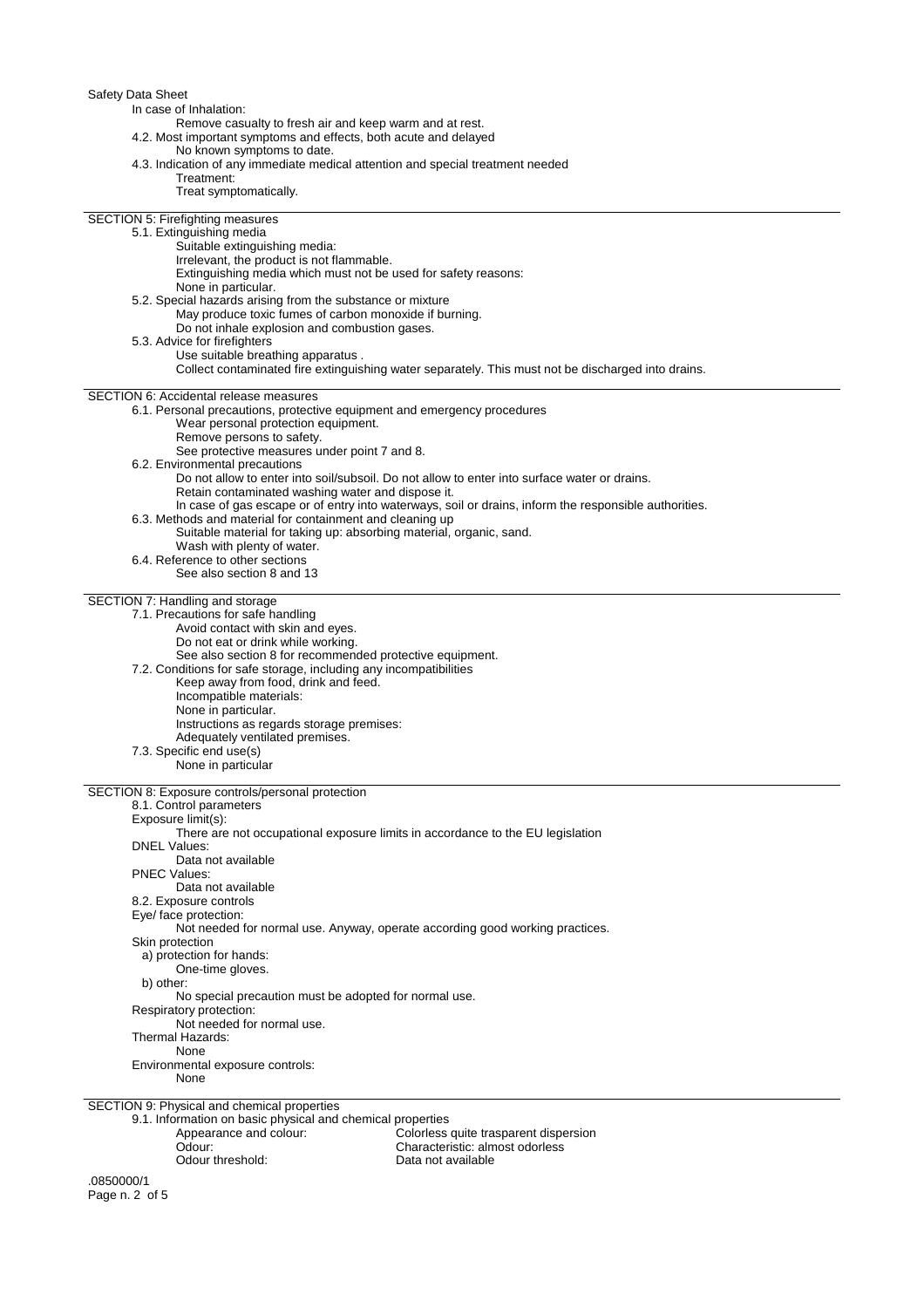| Safety Data Sheet |  |  |
|-------------------|--|--|
|-------------------|--|--|

| Salely Dala Sileel                                                        |                                                                                                                           |
|---------------------------------------------------------------------------|---------------------------------------------------------------------------------------------------------------------------|
| pH:                                                                       | 8                                                                                                                         |
| Melting point / freezing point:                                           | Data not available                                                                                                        |
| Initial boiling point and boiling range:                                  | Data not available                                                                                                        |
| Solid/gas flammability:                                                   | Data not available                                                                                                        |
|                                                                           |                                                                                                                           |
| Upper/lower flammability or explosive limits:                             | Data not available                                                                                                        |
| Vapour density:                                                           | Data not available                                                                                                        |
| Flash point:                                                              | Not flammable                                                                                                             |
| Evaporation rate:                                                         | Data not available                                                                                                        |
| Vapour pressure:                                                          | Data not available                                                                                                        |
|                                                                           |                                                                                                                           |
| Relative density:                                                         | 1020 - 1040 g/l a 20°C                                                                                                    |
| Solubility in water:                                                      | Miscible                                                                                                                  |
| Solubility in oil:                                                        | Insoluble                                                                                                                 |
| Partition coefficient (n-octanol/water):                                  | Data not available                                                                                                        |
| Auto-ignition temperature:                                                | Data not available                                                                                                        |
| Decomposition temperature:                                                | Data not available                                                                                                        |
|                                                                           |                                                                                                                           |
| Viscosity:                                                                | 20 - 30 cP 20°C                                                                                                           |
| Explosive properties:                                                     | Data not available                                                                                                        |
| Oxidizing properties:                                                     | Data not available                                                                                                        |
| 9.2. Other information                                                    |                                                                                                                           |
| Miscibility:                                                              | Data not available                                                                                                        |
| Fat Solubility:                                                           | Data not available                                                                                                        |
|                                                                           |                                                                                                                           |
| Conductivity:                                                             | Data not available                                                                                                        |
| Substance Groups relevant properties: Data not available                  |                                                                                                                           |
| Note: The data herein refer to QC when the product was put on the market. |                                                                                                                           |
|                                                                           |                                                                                                                           |
| SECTION 10: Stability and reactivity                                      |                                                                                                                           |
| 10.1. Reactivity                                                          |                                                                                                                           |
| Stable under normal conditions                                            |                                                                                                                           |
|                                                                           |                                                                                                                           |
| 10.2. Chemical stability                                                  |                                                                                                                           |
| Stable under normal conditions                                            |                                                                                                                           |
| 10.3. Possibility of hazardous reactions                                  |                                                                                                                           |
| None                                                                      |                                                                                                                           |
| 10.4. Conditions to avoid                                                 |                                                                                                                           |
| Stable under normal conditions.                                           |                                                                                                                           |
|                                                                           |                                                                                                                           |
| 10.5. Incompatible materials                                              |                                                                                                                           |
| None in particular.                                                       |                                                                                                                           |
|                                                                           |                                                                                                                           |
| 10.6. Hazardous decomposition products                                    |                                                                                                                           |
| None.                                                                     |                                                                                                                           |
|                                                                           |                                                                                                                           |
|                                                                           |                                                                                                                           |
|                                                                           |                                                                                                                           |
| 11.1. Information on toxicological effects                                |                                                                                                                           |
| Toxicological information of the mixture:                                 |                                                                                                                           |
| Data not available                                                        |                                                                                                                           |
| Toxicological information of the main substances found in the mixture:    |                                                                                                                           |
| Data not available                                                        |                                                                                                                           |
|                                                                           |                                                                                                                           |
|                                                                           | If not differently specified, the information required in Regulation 453/2010/EC listed below must be considered as N.A.: |
| a) acute toxicity;                                                        |                                                                                                                           |
| b) skin corrosion/irritation;                                             |                                                                                                                           |
| c) serious eye damage/irritation;                                         |                                                                                                                           |
| d) respiratory or skin sensitisation;                                     |                                                                                                                           |
|                                                                           |                                                                                                                           |
| e) germ cell mutagenicity;                                                |                                                                                                                           |
| f) carcinogenicity;                                                       |                                                                                                                           |
| g) reproductive toxicity;                                                 |                                                                                                                           |
| h) STOT-single exposure;                                                  |                                                                                                                           |
| i) STOT-repeated exposure;                                                |                                                                                                                           |
| SECTION 11: Toxicological information<br>i) aspiration hazard.            |                                                                                                                           |
|                                                                           |                                                                                                                           |
| <b>SECTION 12: Ecological information</b>                                 |                                                                                                                           |
| 12.1. Toxicity                                                            |                                                                                                                           |
|                                                                           |                                                                                                                           |
|                                                                           | Adopt good working practices, so that the product is not released into the environment.                                   |
| Data not available                                                        |                                                                                                                           |
| 12.2. Persistence and degradability                                       |                                                                                                                           |
| Data not available                                                        |                                                                                                                           |
| 12.3. Bioaccumulative potential                                           |                                                                                                                           |
| Data not available                                                        |                                                                                                                           |
| 12.4. Mobility in soil                                                    |                                                                                                                           |
|                                                                           |                                                                                                                           |
| Data not available                                                        |                                                                                                                           |
| 12.5. Results of PBT and vPvB assessment                                  |                                                                                                                           |
| vPvB Substances: None - PBT Substances: None                              |                                                                                                                           |
| 12.6. Other adverse effects                                               |                                                                                                                           |
| None                                                                      |                                                                                                                           |
|                                                                           |                                                                                                                           |
|                                                                           |                                                                                                                           |
| SECTION 13: Disposal considerations<br>13.1. Waste treatment methods      |                                                                                                                           |

Waste should not be disposed of by release to sewers.

Contaminated packaging thinners and cleaning diluents must be landfilled.

.0850000/1 Page n. 3 of 5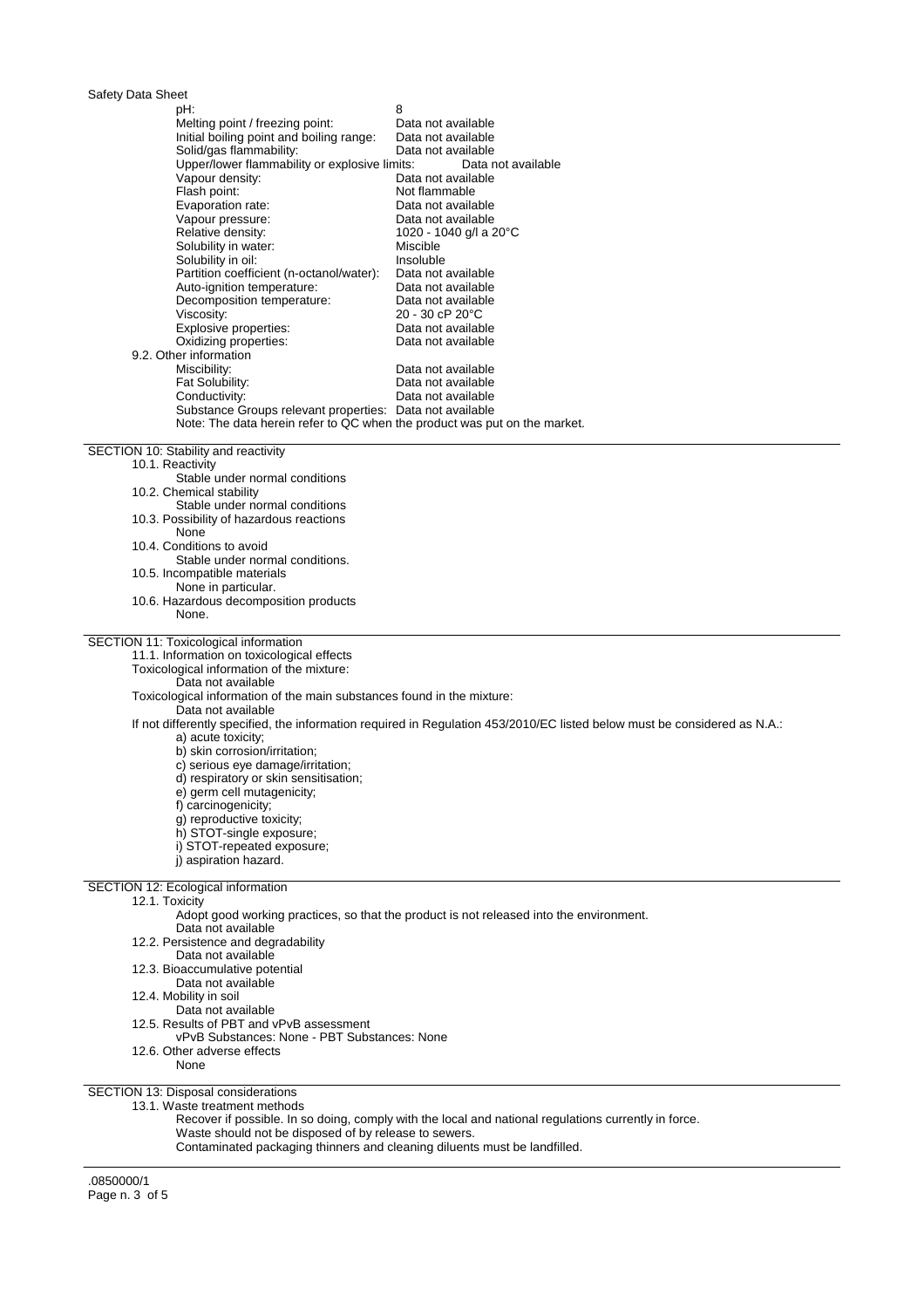Safety Data Sheet SECTION 14: Transport information 14.1. UN number Not classified as dangerous in the meaning of transport regulations. 14.2. UN proper shipping name Data not available 14.3. Transport hazard class(es) Data not available 14.4. Packing group Data not available 14.5. Environmental hazards ADR-Enviromental Pollutant: No Data not available 14.6. Special precautions for user Data not available 14.7. Transport in bulk according to Annex II of MARPOL73/78 and the IBC Code Data not available SECTION 15: Regulatory information Dir. 67/548/EEC (Classification, packaging and labelling of dangerous substances). Dir. 99/45/EEC (Classification, packaging and labelling of dangerous preparations). DIR.2004/42/CE. Subcategory h Type BA limit COV 30 g/l. Contained in product < 30 g/l. Regulation (EU) No 528/2012 and subsequent amendments. Dir. 98/24/EC (Risks related to chemical agents at work). 2009/161/UE. Dir. 2006/8/EC Regulation (EC) n. 1907/2006 (REACH) Regulation (EC) n. 1272/2008 (CLP) Regulation (EC) n. 790/2009 (ATP 1 CLP) and (EU) n. 758/2013 Regulation (EU) n. 453/2010 (Annex I) Regulation (EU) n. 286/2011 (ATP 2 CLP)

15.1. Safety, health and environmental regulations/legislation specific for the substance or mixture Directive 2000/39/CE (Occupational exposure limit values) and subsequent modifications: 2004/37/CE, 2006/15/CE and Regulation (EU) n. 618/2012 (ATP 3 CLP) Regulation (EU) n. 487/2013 (ATP 4 CLP) Regulation (EU) n. 944/2013 (ATP 5 CLP) Regulation (EU) n. 605/2014 (ATP 6 CLP) Restrictions related to the product or the substances contained according to Annex XVII Regulation (EC) 1907/2006 (REACH) and subsequent modifications: **None** Where applicable, refer to the following regulatory provisions : 1999/13/EC (VOC directive) Provisions related to directives 82/501/EC(Seveso), 96/82/EC(Seveso II): Data not available 15.2. Chemical safety assessment No

SECTION 16: Other information

This document was prepared by a competent person who has received appropriate training. Main bibliographic sources:

The ECHA database on registered substances.

ESIS- European chemical Substances Information System.

eChemPortal- the global portal to Information on Chemical Substance.

GESTIS substance database.

Insert further consulted bibliography

The information contained herein is based on our state of knowledge at the above-specified date. It refers solely to the product indicated and constitutes no guarantee of particular quality.

It is the duty of the user to ensure that this information is appropriate and complete with respect to the specific use intended. This MSDS cancels and replaces any preceding release.

Safety data Sheet not legally required.

Legend of acronyms and abbreviations used in the safety data sheet:

|           | Legend or actorigins and abbieviations used in the safety data sheet.                |
|-----------|--------------------------------------------------------------------------------------|
| ADR:      | European Agreement concerning the International Carriage of Dangerous Goods by Road. |
| CAS:      | Chemical Abstracts Service (division of the American Chemical Society).              |
| CLP:      | Classification, Labeling, Packaging.                                                 |
| DNEL:     | Derived No Effect Level.                                                             |
| EC50:     | Median effective concentration expected to produce a certain effect in 50% of test   |
|           | organisms                                                                            |
| ECHA:     | European Chemicals Agency                                                            |
| EINECS:   | European Inventory of Existing Commercial Chemical Substances                        |
| ELINCS:   | European List of notified Chemical Substances                                        |
| GHS:      | Globally Harmonized System of Classification and Labeling of Chemicals.              |
| IATA:     | International Air Transport Association.                                             |
| IATA-DGR: | Dangerous Goods Regulation by the "International Air Transport Association" (IATA).  |
| ICAO:     | International Civil Aviation Organization.                                           |
| ICAO-TI:  | Technical Instructions by the "International Civil Aviation Organization" (ICAO).    |
| IC50:     | Half maximal inhibitory concentration.                                               |
| IMDG:     | International Maritime Code for Dangerous Goods.                                     |

.0850000/1 Page n. 4 of 5